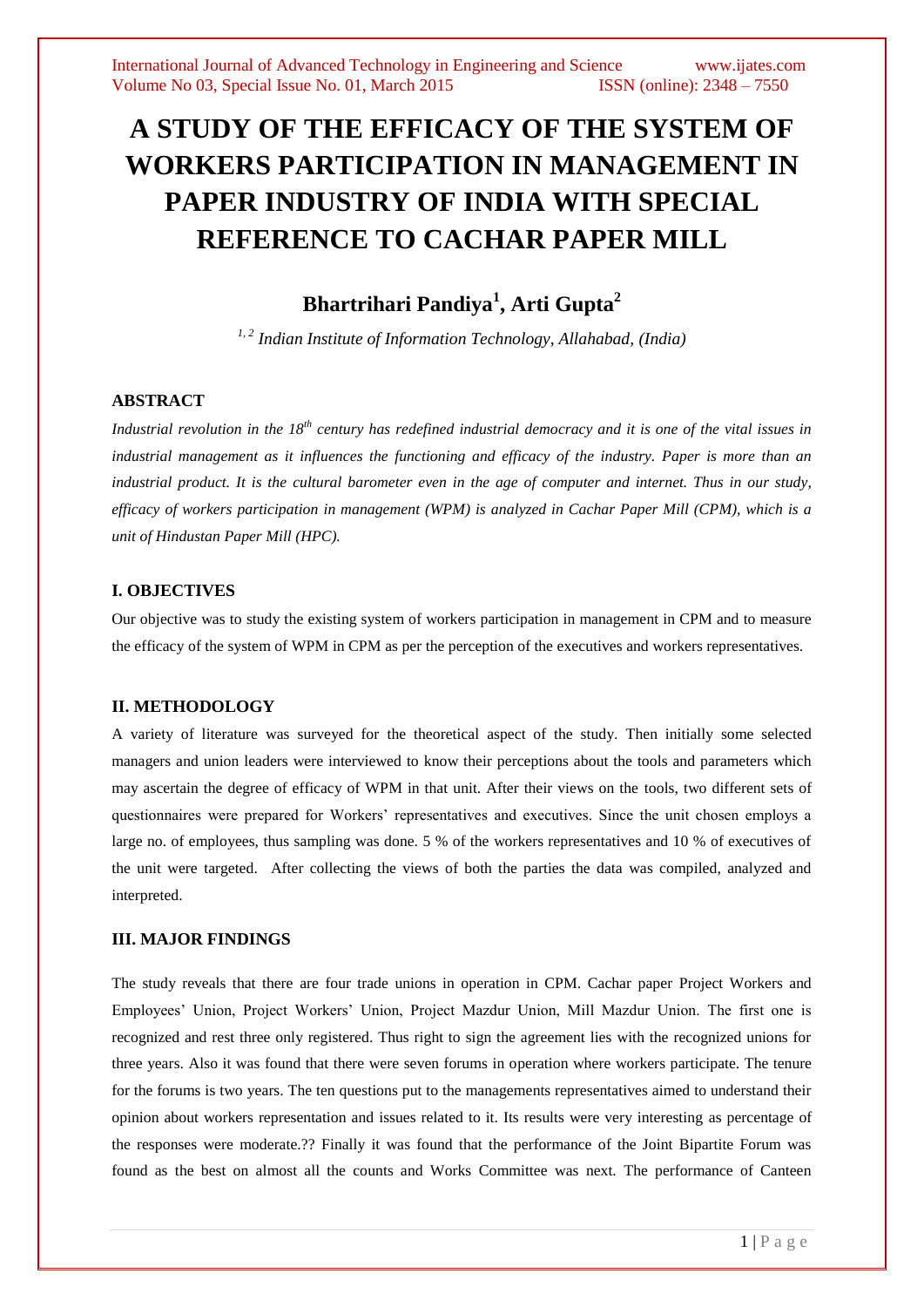Committee, Shop Floor Council and Safety Committee was found poor. The other forums such as House Allotment Committee and Communication Committee were found moderate.

#### **IV. IMPLICATION TO INDUSTRY**

Thus our hypothesis that in view of the Workers' Representation of CPM, the system of WPM in CPM is efficacious to little extent, in this case does not hold fully true as good number of Workers' Representatives held good opinion about the functioning of at least one-third forums. Thus the functioning of the Forums/Committees should be improved. The management should initiate certain efforts to improve the perception of the parties.

#### **V. SIGNIFICANCE OF THE STUDY**

The importance of contribution of industries towards economic growth of a country is well known. Not to say that this contribution becomes more important when the countries are developing ones specially the one like India.

Ensuing a smooth functioning of industries, specially the large ones, therefore becomes a compulsory requirement. However, it is not an easy task to ensure the smooth functioning of the industries because of the increasing challenges like liberalization and globalization which has apart from others, brought on the fore cut throat competition, which insists for further reduction in cost, transfer of technology which apart from others requires timely updating the knowledge and the skills of employees, fast changing requirements and preferences of the customers which forces more spending on Research and Development on the one hand and the shortening of the life cycle of the product and services on the other and the fast changing amount and type of control over the industries by governmental and even the non governmental agencies like consumer protection forums etc.

Experts have been devoting their energy to identify the factors which are capable of motivating the workers to perform and contribute the best. During the initial days of industrialization it was thought that it is the money alone that helps in addressing various needs of the workers which can motivate the workers to work more. It was only in course of time that experts discovered that money can help in motivating workers only to a certain extent. Beyond this they can be motivated by such incentives which help them in addressing their esteem needs and the needs related to self actualization. Money can help in ensuring their physical presence on the work place. If the mental and emotional involvement of the employees is to be ensured then they may have to be given authority in sharing the decision making. Experiments then started taking place to test the efficacy of this tool. Surprisingly in most of those regions and industries where the workers had already been provided fair wages the schemes like WPM, which gives an opportunity to workers to share in the decision making process of the industry, showed encouraging results though in varying degrees.

It was experienced that when given the opportunity of participation they consider themselves an integral part of the industry rather than mere working hands. Participation provides the employees to satisfy their esteem needs by expressing themselves their views and realizing that they are the equal partners in the industry.

(1). Tom Peters contends that the emphasis on human resource in the development of new ways of organizational thinking requires "flexibility by empowering people". More specifically, he argues that this power can most effectively be tapped when people are gathered in human –scale groupings that is, teams, more precisely, self managing teams. (1)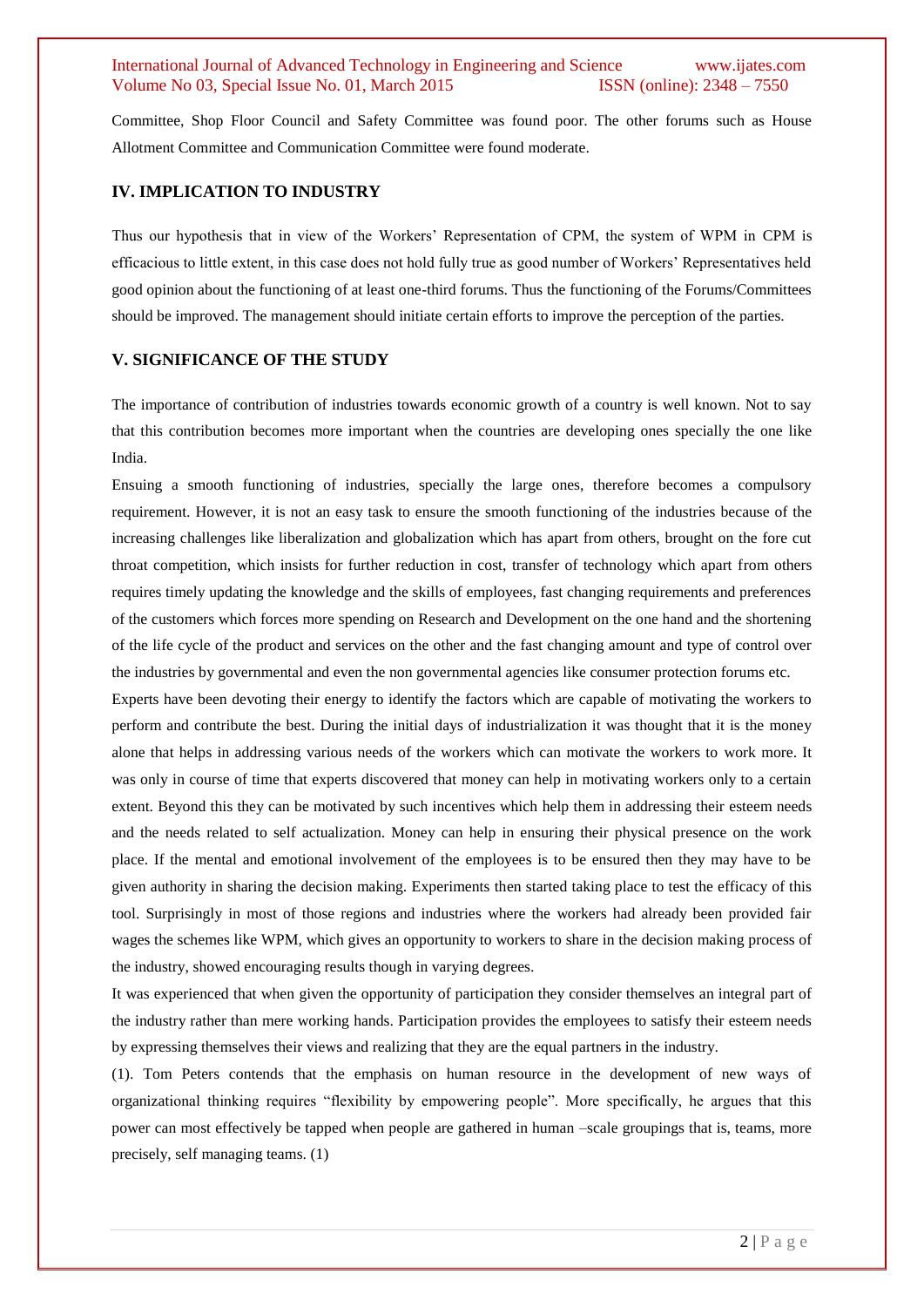(2). The problems according to theory y, is human being. Managers should take advantage of their subordinates' willingness and ability to work by providing a climate that will not only bring out the best in staff members but will give them room for personal improvement. Participative management becomes the ideal. (2)

(3). Managers must encourage full participation (of workers) in important matters continually broadening subordinate self direction and self control. (3)

(4). In organizational terms, people want to be good at their jobs; they also want to feel that they are achieving something important when they perform their jobs. Managers have many ways of fulfilling both types of esteem needs in subordinates by providing challenging work assignment, by obtaining performance feedback, by recognizing performance, by encouraging them and by involving subordinates in goal setting and decision making. (4)

But ensuring the willing co-operation of the workers, in order to have their best contribution towards the attainment of the organizational goals, has always been an arduous task for experts. Unlike the past when the workers in many cases were treated like a commodity, today's workers are more educated, cautious, united and sensitive to their need and preferences and aware of their rights. Even otherwise a worker, being a human being needs to be treated differently than the other factors of production.

#### **VI. HYPOTHESIS**

1. In view of the executives of CPM the system of WPM in CPM is efficacious to a large extent.

2. In view of the Workers' Representatives of CPM the system of WPM in CPM is efficacious to a little extent.

#### **VII. METHODOLOGY**

To achieve the objectives of the study the investigations have been carried out in the following ways:

Initially some selected managers and union leaders were interviewed to know their perceptions about the tools and parameters which may be used to ascertain the degree of efficacy of workers' participation in management in any industrial unit and more so in the units like Cachar paper mill.

This exercise was conceived as pilot survey. This exercise was considered necessary for the reason that often the set of audience selected for interview/answering the questionnaire do not feel fully satisfied with the tools and parameters used by the researcher to elicit their opinion on the matter concerned, partly because they feel that the tools and parameters used are insufficient while partly they do not find themselves in full agreement with those tools and parameters which have been proposed by the researchers to conduct the study.

After the views of selected managers and union leaders, over the tools and parameters, were elicited these were merged with the ones which have till now been developed by the experts of the subject over the matter-off course after ensuring the avoidance of any duplication of these.

After discovering the tools and parameters, with the help of which the matter could be probed thoroughly, two different sets of questionnaires were prepared for two different sets of work-force of the industry i.e., Workers' Representatives and the Executives so that the views of not only each category of personnel could be had but also these could be cross- checked on vital matters wherever so possible and necessary. Since the unit chosen for the study employs a large number of employees, the number of persons interviewed through questionnaires had to be limited and therefore sampling was naturally an ideal way to address the objectives.

Even though initially it was proposed to interview, through questionnaires, approximately 5% of the Workers' Representatives and 10% of Executives of the unit, this target had to be reviewed in light of the fact that a good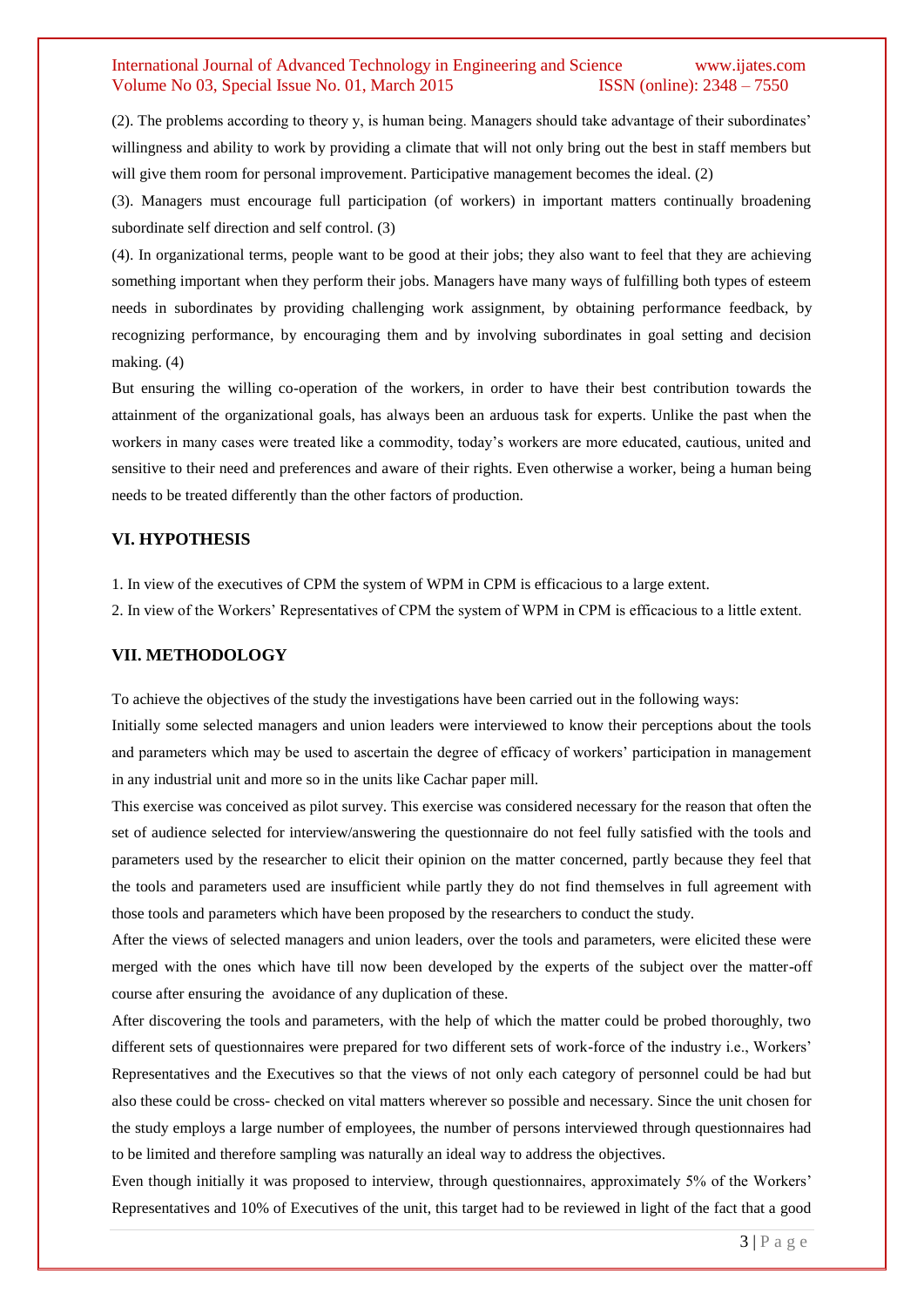number of Workers' Representatives and also Managements' Representatives were found representing their class in many forums. Finally approximately 7% of the executives i.e. 17 and 3% of the Workers' Representatives' i.e. 30 were interviewed for the purpose. The sample includes not only blue and white collar workers and executives but also a cross-section of the employees/executives covering major departments/sections/ shop floors, both the genders, variety of educational background, various income and age groups and other such categories on the basis of which a work force is ordinarily divided.

These 30 Workers' Representatives are those who represent the workers in various bi-partite forums of CPM and are drawn from all kinds of unions i.e. the recognized union and also the non-recognized ones i.e. registered , though a majority of them are apart from recognized union.

After collecting the views of both the groups, the same have been compiled, analyzed and interpreted. In order to address the theoretical needs of the study the dependence has been made on a variety of literature which includes books, text and reference both, journals, research studies, published and unpublished along-with the material which was provided by the management of CPM in the form of booklets, circulars, cyclostyled materials and in other forms.

#### **VIII. MAJOR LIMITATION OF THE STUDY**

The efficacy of the system of WPM in CPM is proposed to be measured only through the study of perceptions of randomly selected Workers' Representatives and the Executives of CPM on the functioning of selected bi and tri-partite forums under operation at CPM.

#### **IX. CONCLUSIONS AND SUGGESTIONS**

In order to address the thrust of the first objective a detailed study of the existing system of Workers' Participation in Management at work in Cachar Paper Mill was carried on and completed.

Since the trade unions are indispensable for the schemes like Workers' Participation in Management it was considered apt to have a detailed study about these too and even before having a study about the scheme of Workers' Participation in Management at work in Cachar Paper Mill.

#### **X. TRADE UNIONS IN CACHAR PAPER MILL**

The study revealed that there are four trade unions in operation in Cachar Paper Mill. These are:

- 1. Cachar Paper Project Workers' and Employees' Union
- 2. Cachar Paper Project Workers' Union
- 3. Cachar Paper Project Mazdur Union
- 4. Cachar Paper Mill Mazdur Sangh

Out of the four above the first one i.e. Cqachar Paper Project Workers' and Employees' union is a recognized one and the remaining three are only registered ones. Not to say that the right to sign the agreements with management on behalf of the workers lies with the recognized unions i.e. Cachar Paper Project Workers' and Employees' Union. As per the provisions in this regard a union is allowed to enjoy the status of a recognized Union for a period of three years.

In CPM out of the registered unions that union is declared as the recognized one which enjoys confidence of the majority of the workers. The fact that which union enjoys the majority support is ascertained through a process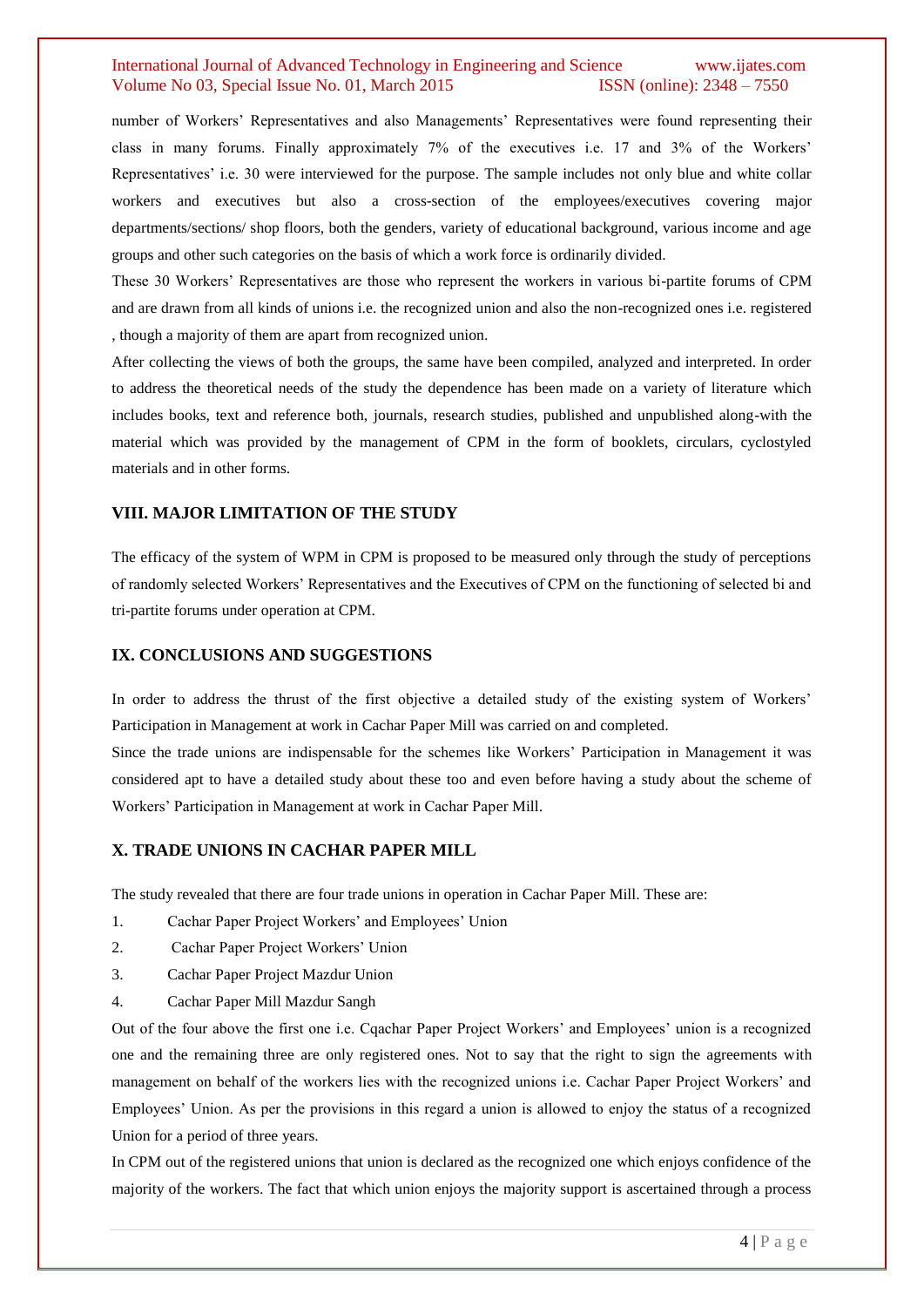of election. However in case any one union fails to enjoy the confidence of workers then a combination of two (or more) such unions is accorded the status of Recognized Union who together enjoy the support of more than half of the permanent workers of CPM.

The union which is now operating as the recognized one i.e. Cachar Paper Project Workers' and Employees' Union has been working since 1984 and is the oldest one. The union has been functioning democratically as the elections to elect the office bearers and the members of the Executive Body take place regularly as per the provisions of the constitution of the union.

# **XI. THE SCHEME OF WORKERS' PARTICIPATION IN MANAGEMENT IN CPM**

The study revealed that there are seven forums in operation in the unit which provide the opportunity to workers to participate in it through their representatives. Out of these seven forums one i.e. Joint Bi-partite Forums operates at corporate level i.e. Hindustan Paper Corporation and five i.e. Works Committee, Safety Committee, House allotment Committee, Communication Meeting and Canteen Committee contribute at unit level. One committee i.e. Shop Floor Councils function at departmental/shop floor level.

Out of these seven Forums four are represented by the workers through such Workers' Representatives who are nominated by the Recognized Union for the purpose. These are Safety Committee, House allotment Committee, Communication Meeting and Shop Floor Councils. Thus it is clear that these four Forums get representation of the workers only through Recognised Union whereas two forums i.e. Works Committee and Canteen Committee are such which are represented by the workers through their representatives who are elected for the purpose (not nominated by the Recognised Union) from amongst (any of) the four unions operating in the organization. Not to say that these representatives could be those too who belong to registered unions and not necessarily from the Recognised one. One forum i.e. Communication Meeting gets representation of the workers through all the members of the Executive Committee of the Recognized Union.

The tenure of all the forums is two years, except the joint Bi-partite Forum which is restructured after a period of three years.

Out of the seven forums one i.e. Canteen Committee, is such where the representation from both the sides i.e. the management and the workers is equal with three members from both the sides. Further House Allotment Committee is one such where the composition is  $3+2$  i.e. three 3 Representatives from the side of the workers and two representing management. Different from the composition of the above two committees the Works Committee and the Safety Committee are represented by ten representatives each from both the sides. Communication meeting and Shop Floor Councils are such forums where the representation of both the sides is not equal. In communication meeting the management is represented by all the Chief Executive Directors concerned and the HODs, and the workers by the entire Executive Body of the Recognized Union. The Shop Floor Councils too are not represented equally by both the sides.

The Shop Floor Councils are headed by the Head of the concerned Shop Floor Councils. Other Management Representatives, in this Forum, are nominated by DGM HRES. Generally Sr. Managers are nominated in Shop Floor Councils as

members by DGM-HRES-Joint Bi-partite Forum, a corporate level body is represented by the management generally by Director-Finance, General Manager HRES of CHQ and DGMs of all the four units (Ex-Officio). The workers representatives in this Forum are nominated by the Recognised unions of all the four constituent units of HPC.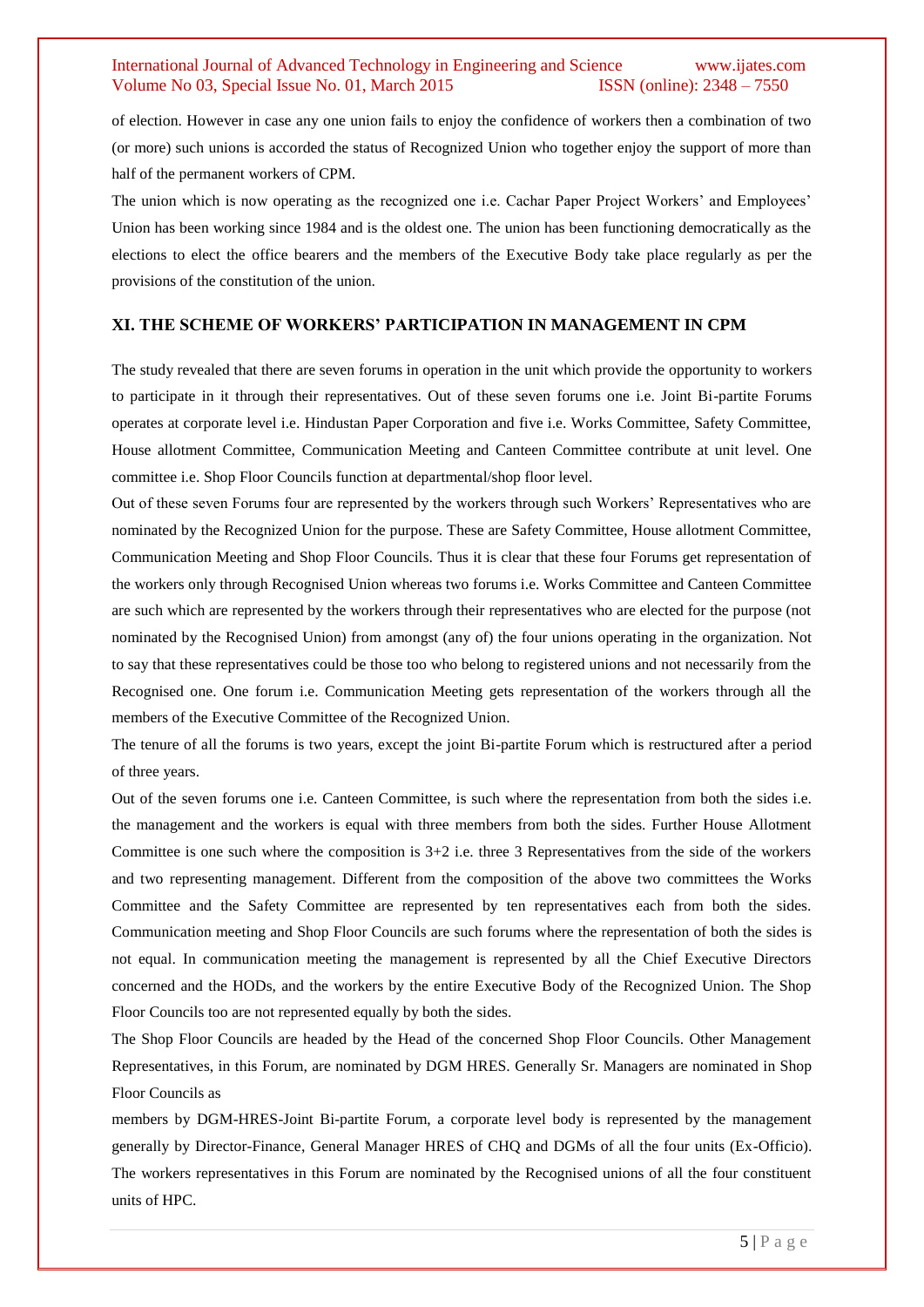Except the Joint Bipartite Forum, which meets once in six months, all the other Forums' meetings' frequency is either once in three months or monthly. Those which meet once in three months are Works Committee, Safety Committee and House Allotment Committee. Forums meeting monthly are Canteen Committee, Communication Meeting and Shop Floor Councils.

In order to address the requirements of the second objective i.e. to measure the efficacy of the system of WPM in CPM as per the Executives' perception. 17 selected Executives were interviewed on a variety of matters related to WPM in CPM.

In reply to first question, which was aimed at knowing the Executives' perception about the extent of Workers' Representatives understanding of the matters in the agenda of the meeting concerned, almost 95% (94.11%) managers reported that the understanding of the Workers' Representatives of agenda matters is Moderate.

The responses of the Management Representatives for the second question which was aimed at knowing the extent of Workers' Representatives sticking to agenda matters during the meetings as per the perception of Executives, was almost on the same lines i.e. Moderate as reported by 82.35% Executives interviewed, as it was in earlier case.

When asked from Executives about the degree of Co-operation Workers' Representatives extend during the meetings of participative forums, they were divided in almost two equal lots. A majority of the executives (52.94%) reported the co-operation of the Workers' Representatives as Moderate, whereas almost a similar percentage of them (47.05%) found it high.

The fourth question, the replies of which had to be given in a descriptive form, tried to know the special efforts that are taken by the management to ensure the presence of quorum. Almost two third Executives did not reply this question and remaining one third narrated that the information is communicated to the members of the forum, which means practically no special efforts, are made to ensure the quorum by the management.

The fifth question too tried to know the perception of the Management Representatives in a descriptive manner. It was about the reasons related to late implementation of some of the decisions of the participative forums. Like in case of earlier question, here too almost two third respondents did not mention any reason, whereas among the remaining once most of them wrote that the decisions are implemented in time.

The next question was about the extent of the implementation of the decisions as per the letter and the spirit. Less than half (41.17%) of the executives were of the view that the decisions are implemented in the letter and the spirit to a Moderate extent, whereas 23.52% of them were of the view that these are implemented following the spirit to a High extent.

Against the supplementary question of the above, which tried to elicit the reasons of non-implementation of some of the decisions in letter and spirit, literally nothing came out as no one mentioned any reason. Instead, some of them preferred to write Not Applicable, whereas others left the column blank. Technically speaking those respondents who had in response to earlier question agreed that the decisions in some cases are not implemented in letter and spirit, should have attempted this question. This was perhaps because of the apathetic/negligent attitude of the Management Representatives towards the task of filling in questionnaires quite often as good number of researchers from many educational institutions approach them for the purpose. May be that they did so because they were in hurry.

The last but one question was aimed at noticing the degree of satisfaction of the Executives over the overall functioning of WPM in CPM. Almost 53% (52.94%) of the Executives interviewed were moderately satisfied on the matter whereas a little less than these i.e. 47.05% were highly satisfied.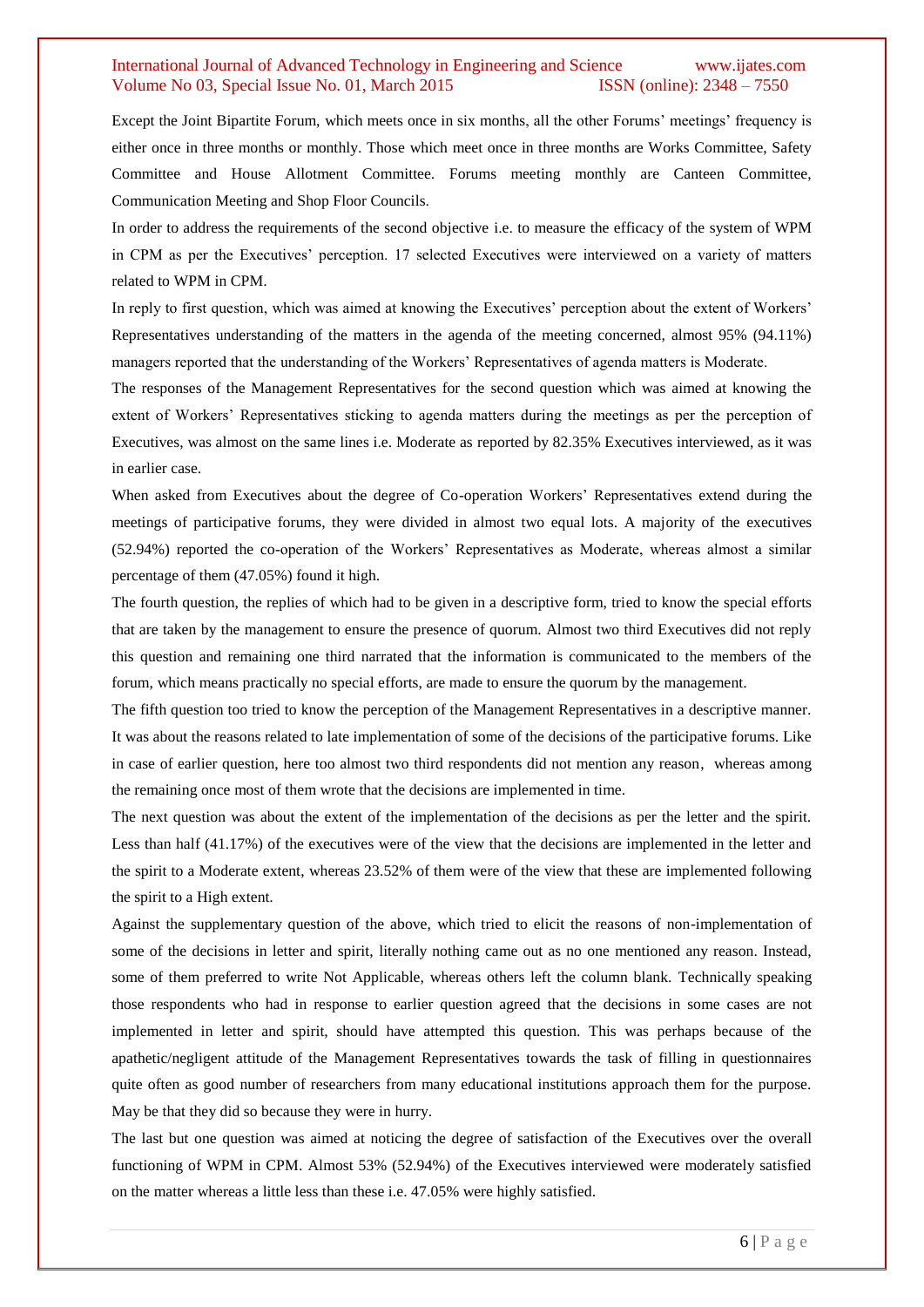The last question was put to them to know their perception over the existence of two different systems of representation of the workers in the forums i.e. Election and the Nomination by the Recognized Union. Since the replies were not sought against any structured objective type of possible answers, here too the respondents in good number left the question unattended.

Our hypothesis that in view of the executives of CPM the system of WPM is efficacious to a large extent thus comes true as a large percentage of Executives has reported favorably about the functioning of various counts of WPM in operation at CPM.

The requirements of the third objective, i.e. to measure the efficacy of the system of WPM in Cachar Paper Mill as per the perception of Workers' Representatives, were tried to be addressed by knowing the views of 30 Workers' Representatives on a variety of matters related to WPM in CPM.

The first query was aimed at knowing as to how many Workers' Representatives are acquainted with the existence and the functioning of seven participative forums of CPM. What came out was a very high percentage of Workers' Representatives ranging from 90 to 93) knew that Works Committee, Safety Committee, Communication Meeting, House Allotment Committee, Canteen Committee and Shop Floor Councils were in operation at CPM. Those who knew about Joint Bipartite Forum were only 53.33% of the respondents.

On an enquiry that whether the existing number of committees is sufficient to ensure a fair participation by workers, almost two third respondents (63.33%) were of the view that the existing forums are sufficient. All remaining 36.67% did not attempt the question and left the column blank. Not to say that none wanted to add more forums in the list.

To the question that which of the committees meetings are not held as per the provisions of interval in this regard, it came out that the Canteen Committee is the major defaulter on this count as 53.33% Workers' Representatives reported adversely about it. Joint Bi-partite Forum and Safety Committee were noted as the good performers on this count.

To the question that notices regarding which of the committees meetings are not sent in time as per the provisions, it is found that the performance of House Allotment Committee and Canteen Committee is comparatively poorest as 33.33% Workers' Representatives (in each case) opined like that. The performance of Joint Bi-partite Forum and Works Committee was found good on this count too as none spoke against these.

To the question that whether or not the agenda of the meetings is circulated in time, it came out that except Joint Bipartite Forum and Safety Committee (0 percent in both the cases) the performance of almost all the committees was considered poor by approximately 30% of the respondents.

On the enquiry that whether or not the minutes of the blast meeting are circulated well before the next meeting, we found that Shop Floor Councils and Communication Meeting were the major defaulters as 40% and 36.66% Workers' Representatives respectively opined negatively about these two. Whereas Joint Bipartite Forum and Works Committee were found Champions here too as none opined against these two.

On the enquiry that which of the committee's meetings could not be held because of lack of quorum, we found that Joint Bipartite Forum, Communication Meeting, House Allotment Committee and Canteen Committee performed well as none raised any finger against these. About other matters of lack of quorum there were discrepancies found in the replies by the Workers' Representatives for the question numbered 6 (including the one on personal information) and the one under discussion.

While trying to know that the decisions of which of the following committees were not implemented in time, what came out was the performance of Shop Floor Councils was considered to be the worst as 76.67% of the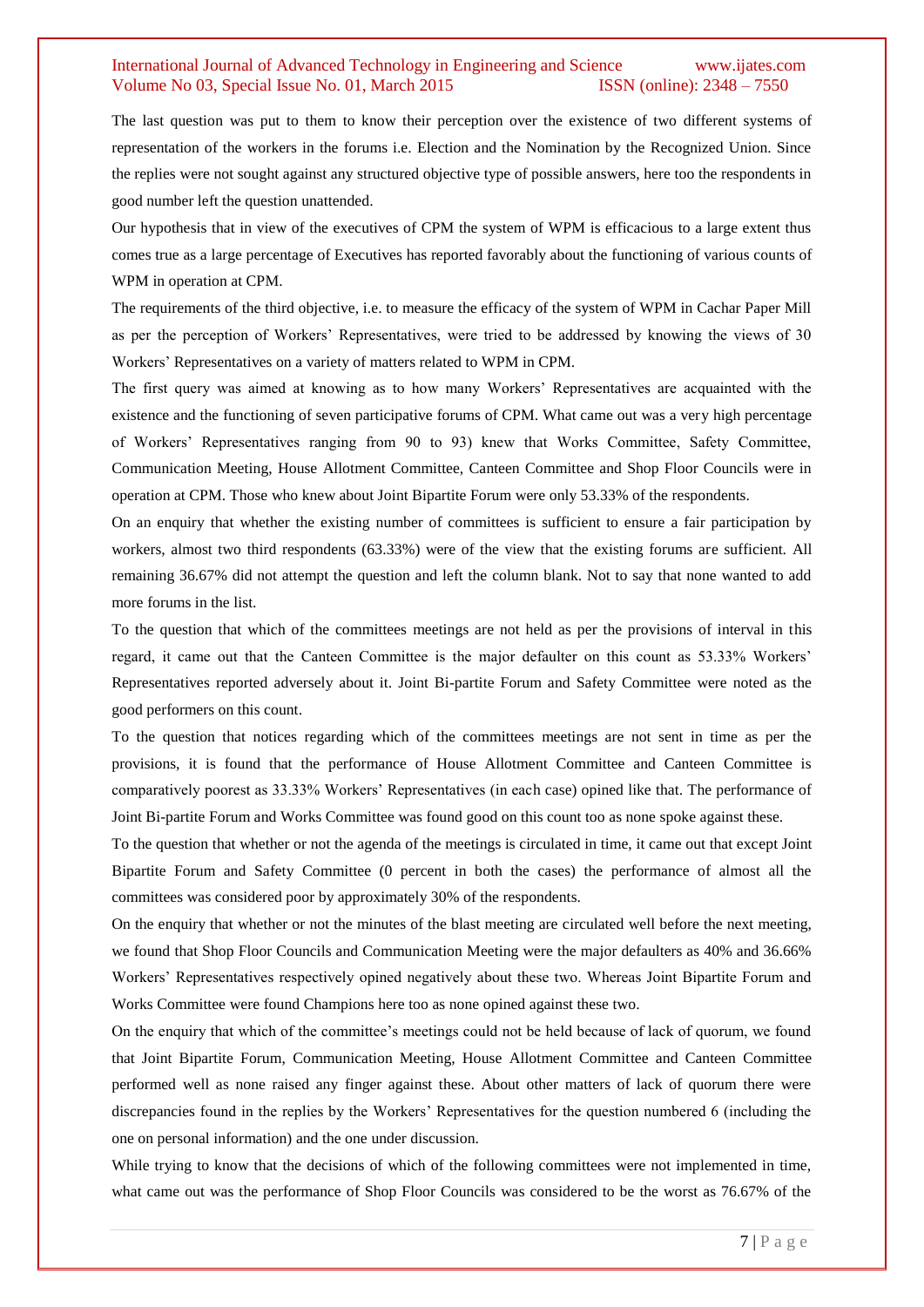Workers' Representatives opined so, and that of the Joint Bipartite Forum as the best as none opined his mouth against this. The performance of other forums on this count was somewhat poor.

In the process of knowing that the decisions of which of the committees were not implemented as per the letter and the spirit, the enquiry revealed that the performance of Joint Bipartite Forum is the best on this count as none made an adverse entry. The negative remark for Works Committee on this count was by only a negligible percentage (3.33) of Workers' Representatives. The performance of all other forums on this count was not good in the opinion of a comparatively lesser percentage of Workers' Representatives (ranging between 6.67% to 16.67%).

To the question that how many times it had happened that a part decision, over a matter which was scheduled to be discussed in the meeting, was already taken by the management, 63.33% Workers' Representatives opined-Always. The position of the Safety Committee and Communication Meeting was only slightly better as 60% and 56.67% Workers' Representatives had a similar opinion about these two i.e. Always. Surprisingly the Workers' Representatives views about Canteen Committee on this count-were quite favorable as none suggested the frequency as-Always.

The next question which enquired the views of the Workers' Representatives was about accuracy of the recording of the minutes of the meetings. This, unlike the other questions, was put in a positive form. Communication meeting topped the list on this count as 53.33% Workers' Representatives held a high opinion about this forum. The percentage of Workers' Representatives declaring the recording of the minutes accurate was 40 each in case of Joint Bipartite Forum, Works Committee and Safety Committee, Canteen Committee was the lowest ebb in the performance on this count as only 6.67% Workers' Representatives said so.

Sharing their degree of satisfaction on the overall performance of the system of WPM in CPM, 66.67% Workers' Representatives in case of Communication Meeting and 60% of them in case of Joint Bipartite Forum held a high opinion in literal sense as they were satisfied to a high degree. The performance of Works Committee was in a sense better than others that 80% Workers' Representatives found it Moderate whereas in case of other committees the opinion of Workers' Representatives was poor.

#### **REFERENCES**

- [1] Dr. Kuldeep Singh & Mrs. Meera Siwach, Workers Participation in Management as Ambivalence Approach: A study of Sugar Industry of Haryana, GRA - GLOBAL RESEARCH ANALYSIS X 52 Volume: 2 | Issue: 10 | Oct 2013 • ISSN No 2277 – 8160.
- [2] Yusuf Noah, A Study of Worker Participation in Management Decision Making Within Selected Establishments in Lagos, Nigeria.
- [3] Imaga, E.U. 1994. Industrial Democracy in the Third World: A Study of Nigeria and India, New Delhi, South Asian Publishers.
- [4] Dunlop, J. 1958. Industrial Relations System. New York: Holt.
- [5] Kester, G. and H. Pinaud. (Eds.) 1996. Trade Unions and democratic Participation in Europe. Aldershot: Avebury Press.
- [6] Kester, G., Zammit, E. and Gold, M. 2002. "New Frontiers of Democratic Participation at Work." Paper delivered at the 11 th Conference of the International Association for the Economics of Participation, (IAFEP, Catholic University of Brussels, 4-6 July).